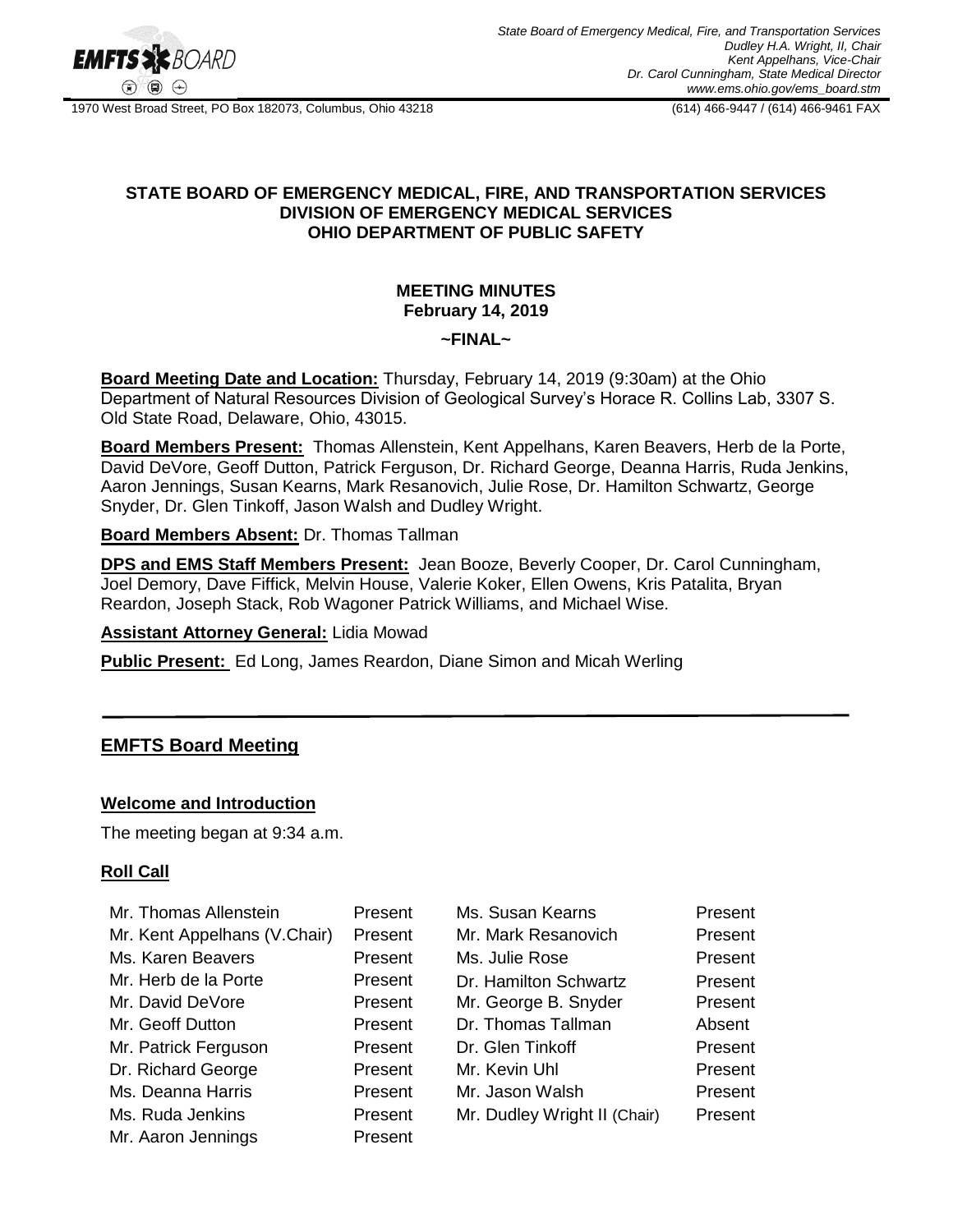#### **Open Forum**

Mr. Wright welcomed the newly appointed EMFTS Board members, Mr. David Devore, Mr. Patrick Ferguson, Dr. Richard George, and Ms. Ruda Jenkins. Mr. Wright inquired if there were any guests who would like to address the Board. No guests were present.

#### **Consent Agenda**

Mr. Wright requested a motion to approve the Consent Agenda items that were distributed prior to the meeting including the December 12, 2018 EMFTS Board meeting minutes, Certificates of Approval, Certificates of Accreditation, December 2018 90-day extension requests, January 2019 90-day extension requests, December 2018 EMS certifications and January 2019 EMS certifications.

Ms. Kearns requested a motion to approve her abstaining from the December 2018 Consent Agenda.

*ACTION: Motion to approve Ms. Kearns abstaining from the December 12, 2018 Consent Agenda.* Ms. Rose– First. Mr. Snyder – Second. None opposed. Ms. Kearns abstained. Motion approved.

*ACTION: Motion to approve the Consent Agenda items that were distributed prior to the meeting including the December 12, 2018 EMFTS Board meeting minutes, Certificates of Approval, Certificates of Accreditation, December 2018 90-day extension requests, January 2019 90-day extension requests, December 2018 EMS certifications and January 2019 EMS certifications.* Ms. Rose – First. Ms. Beavers – Second. None opposed. Ms. Kearns, Mr. Snyder and Mr. Devore- abstained. Motion approved.

#### **Summary Suspension and Report and Recommendations**

Mr. Wright introduced himself as the Chair of the State Board of Emergency Medical, Fire, and Transportation Services. The proceedings were called to order at 9:36 a.m. on February 14, 2019 at the Ohio Department of Natural Resources Division of Geological Survey's Horace R. Collins Lab, 3307 S. Old State Road, Delaware, Ohio, 43015.

#### **Roll Call**

| Mr. Thomas Allenstein        | Present | Ms. Susan Kearns             | Present |
|------------------------------|---------|------------------------------|---------|
| Mr. Kent Appelhans (V.Chair) | Present | Mr. Mark Resanovich          | Present |
| Ms. Karen Beavers            | Present | Ms. Julie Rose               | Present |
| Mr. Herb de la Porte         | Present | Dr. Hamilton Schwartz        | Present |
| Mr. David DeVore             | Present | Mr. George B. Snyder         | Present |
| Mr. Geoff Dutton             | Present | Dr. Thomas Tallman           | Absent  |
| Mr. Patrick Ferguson         | Present | Dr. Glen Tinkoff             | Present |
| Dr. Richard George           | Present | Mr. Kevin Uhl                | Present |
| Ms. Deanna Harris            | Present | Mr. Jason Walsh              | Present |
| Ms. Ruda Jenkins             | Present | Mr. Dudley Wright II (Chair) | Present |
| Mr. Aaron Jennings           | Present |                              |         |

It was noted for the record that a majority of the members of the Board are present.

FINAL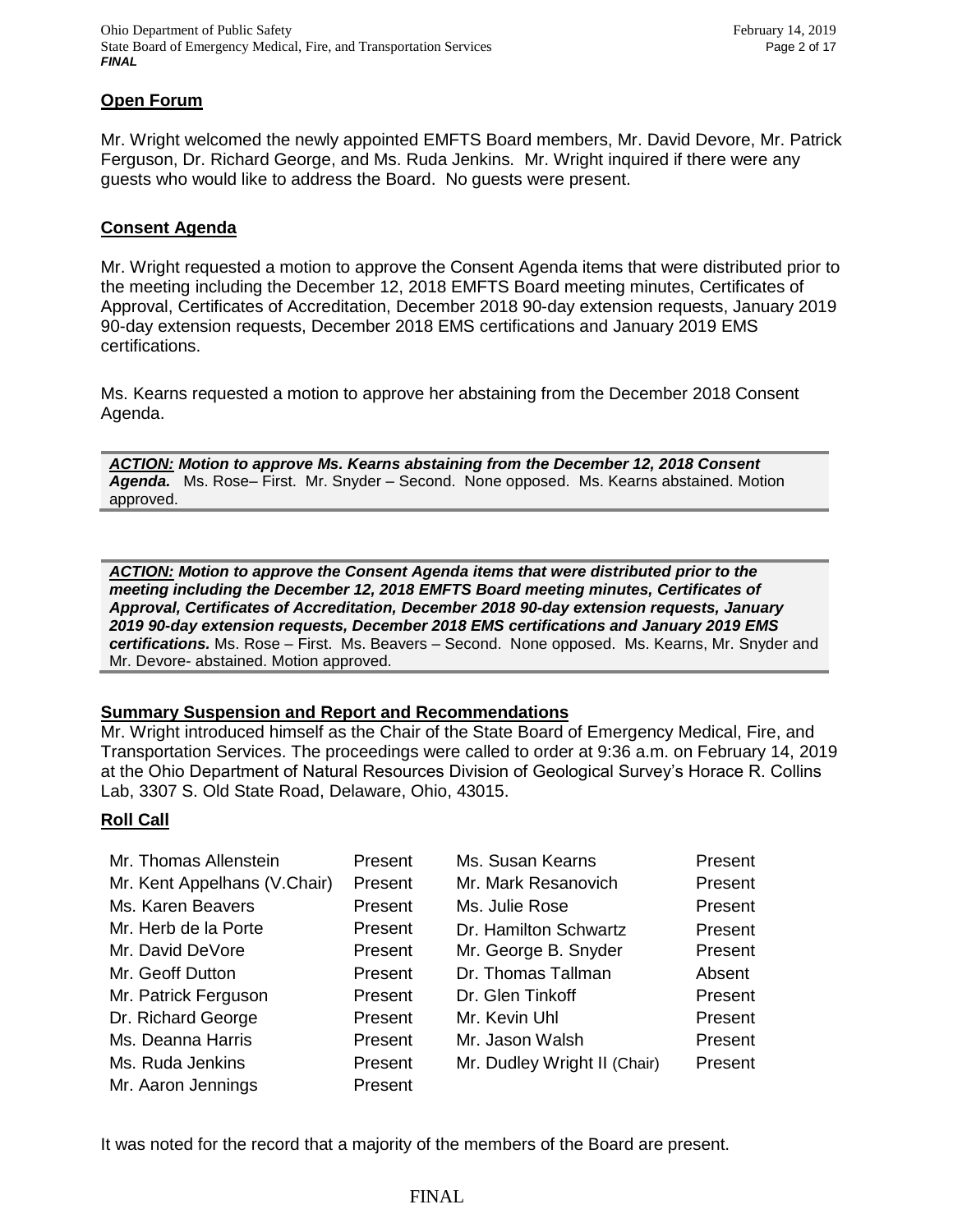#### **Summary Suspensions**

**EMS Case No. 2017-99-BE100, Jay V. Caldwell, Certificate No. 153733**

#### **Report and Recommendation**

- **EMS Case No. 2017-661-BE100, James F. Coyle, Certificate No. 95625**
- **EMS Case No. 2018-98-BE100, Jacob L. Staton, ID No. 216218**

Mr. Wright recognized Assistant Attorney General Lidia C. Mowad for the purpose of providing a brief synopsis of the case and the recommendation for disciplinary action.

#### **Summary Suspension Synopsis**

 **EMS Case No. 2017-99-BE100, Jay V. Caldwell, Certificate No. 153733.** Mr. Caldwell is certified as a paramedic and continuing education instructor. He was active with the Troy and Middletown Townships, and Toledo Fire Department. The Division was alerted to a news story regarding indictments against Mr. Caldwell. He was indicted for a number of charges, including counts of rape and specifications for sexually violent predator behavior. Mr. Caldwell was the program leader for the Fire Explorer program where he engaged in several instances of sexual activity with minors and holding them hostage. On November 2, 2018, in Wood County CP, Case No. 2017CR0092, Mr. Caldwell pled guilty to amended charges, including 3 counts of Gross Sexual Imposition, felonies of the fourth degree, in violation of RC 2907.05(A)(1) and (C)(1). On November 2, 2018, in Wood County CP, Case No. 2018CR0334, Mr. Caldwell pled guilty to amended charges including 1 count of Sexual battery, a felony of the third degree in violation of RC 2907.03(A)(9) and one count of Gross Sexual Imposition, felony of the fourth degree, in violation of RC 2907.05(A)(1) and  $(C)(1)$ . Mr. Caldwell was sentenced to 8.5 years in prison, register as a Tier I and Tier III sex offender, and serve 5 years of post-release control. The Division believes continued practice presents an immediate danger of public harm; therefore requests summary suspension.

# **Report and Recommendation Synopsis**

**EMS Case No. 2017-661-BE100, James F. Coyle, Certificate No. 95625.**

Mr. Coyle was convicted of abduction on September 14, 2017 in Montgomery County Common Pleas Court, a third degree felony. Mr. Coyle was involved in a domestic dispute with his wife. He was not convicted of domestic violence but was convicted of Abduction because he prevented his wife from escaping. This matter came to hearing on November 16, 2018 and the Hearing Examiner recommended that the Board revoke Mr. Coyle's certification as a paramedic and EMS instructor. Prior to the hearing, Mr. Coyle notified the Division that he was appealing his conviction to the 2<sup>nd</sup> District Appellate Court of Ohio. The Court confirmed his conviction. Mr. Coyle then appealed to the Ohio Supreme Court on August 10, 2018 and requested a continuance of his hearing on November 16, 2018. That appeal was declined. Mr. Coyle's attorney submitted a number of objections to the Hearing Examiner's report and recommendation. Regardless of Mr. Coyle's objections, the Hearing Officer made clear that Mr. Coyle was convicted of a felony and, because of the facts demonstrated through evidence and testimony at the hearing by the investigating officers, she recommended revocation based on that felony and not on any propensity for violence or alleged poor moral character. The recommendation is to revoke his certificate.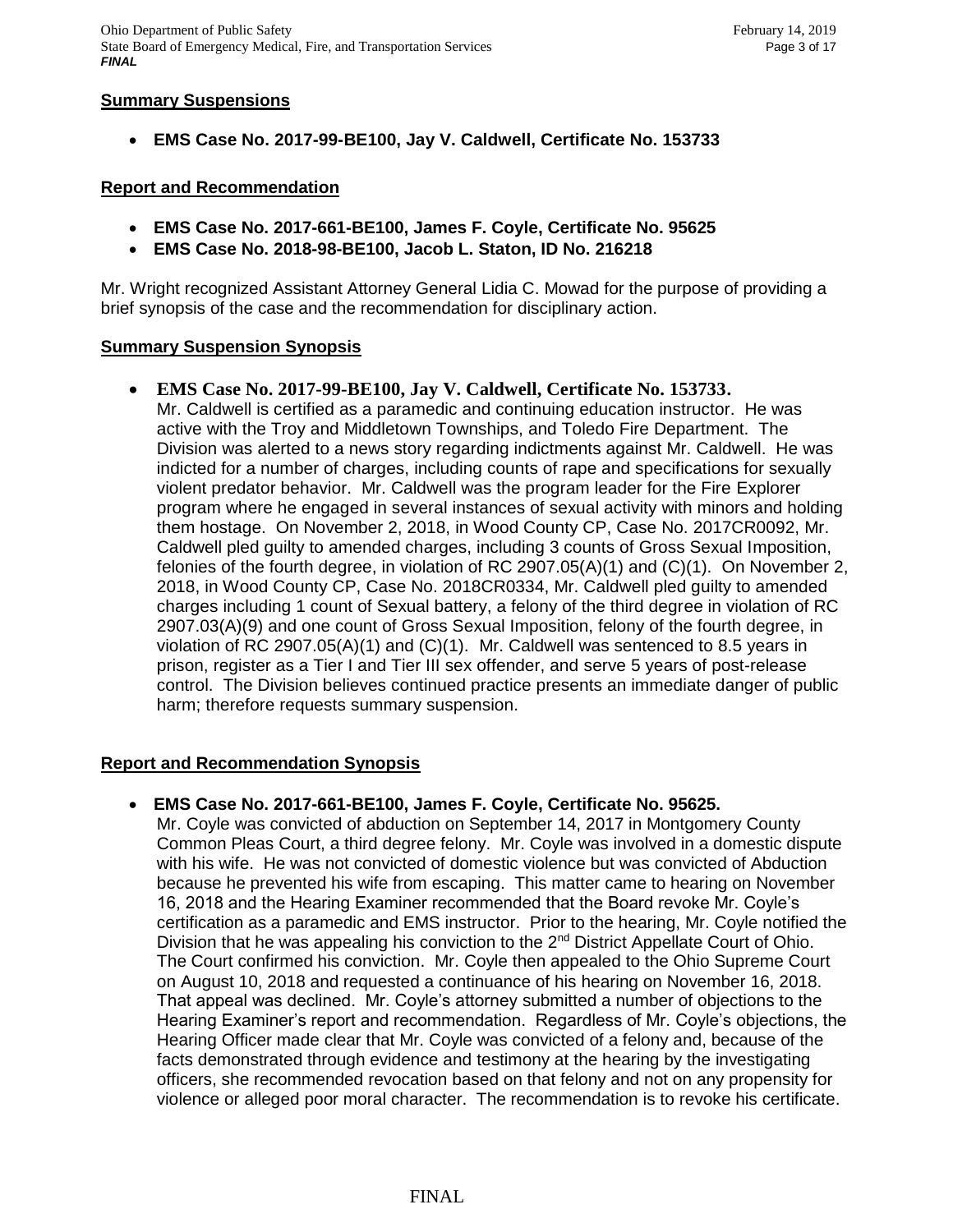# **EMS Case No. 2018-98-BE100, Jacob L. Staton, ID No. 216218.**

On October 12, 2017 Mr. Staton pled guilty to and was convicted of Impersonating a Police Officer, ORC 2921.51, a fourth degree misdemeanor in the Butler County Area Court 1. He also pled guilty and was convicted of Mishandling a Firearm, ORC 2923.16, a first-degree misdemeanor. The facts show that Mr. Staton approached an individual who was exiting his vehicle and asked about his erratic driving and broken license plate light. The individual asked for identification and Mr. Staton identified himself as a police office and showed an embroidered patch resembling a police badge. When police confronted Mr. Staton shortly after, the police indicated that he had been drinking, had 2 loaded handguns in his vehicle, 2 loaded AR-15 magazines, an expandable baton, and an unloaded handgun. This matter came to hearing on September, 28, 2018 and the Hearing Examiner found that the convictions amount to offenses involving clear moral turpitude. She found that there were troubling inconsistencies between the law enforcement reports and Mr. Staton's account of the night. The Hearing Examiner recommended that the State should take steps to ensure Mr. Staton is fit for an EMT certificate before evaluating whether he should be granted the certificate. The recommendation is to deny Mr. Staton's initial application for an EMT certificate.

# **EMS Goldmans**

These proceedings were held before the Board pursuant to Goldman v. State Medical Board of Ohio where the respondents did not properly request a hearing in the cases. The individuals named did not have the ability to present written or oral testimony; however, they may be present to hear the proceedings and outcome.

All Board members received the sworn affidavits and accompanying exhibits for the Goldman proceedings from the EMS investigators. The affidavits contained the evidence and testimony upon which was deliberated.

There were four adjudications. The proceedings were in the matters of:

- *EMS Case No. 2016-598-BE100, Keith Bousquette, Certificate No. 102616*
- *EMS Case No. 2017-212-E400, Jeremy L. Wenning, Certificate No. 84478*
- *EMS Case No. 2017-370-E400, Crystal D. Graham, Certificate No. 131164*
- *EMS Case No. 2017-656-E100, Ashley D. Bernard, Certificate No. 171070*

Mr. Wright recognized Assistant Attorney General Lidia C. Mowad for the purpose of providing a brief synopsis of the case and the recommendation for disciplinary action.

 *EMS Case No. 2016-598-BE100, Keith Bousquette, Certificate No. 102616.* Mr. Bousquette is a certified paramedic. On November 18, 2016, the Division became aware of a media report that the Respondent had been charged with Public Indecency. On April 12, 2017 Mr. Bousquette was convicted of Public Indecency, a fourth-degree misdemeanor, in violation of RC 2907.09. Mr. Bousquette exposed himself and conducted sex acts on himself in front of a woman parked in a shopping parking lot. Mr. Bousquette did not report the conviction to the Division nor submit the law enforcement/court materials relevant to this conviction. A Notice of Opportunity for Hearing was sent on two occasions with both being unclaimed; therefore a Certificate of Mailing was sent to Mr. Bousquette. He did not request a hearing. Because of the foregoing conviction of a misdemeanor involving moral turpitude and failure to disclose to the Division the recommendation is for the Board to revoke his certificate to practice as a paramedic.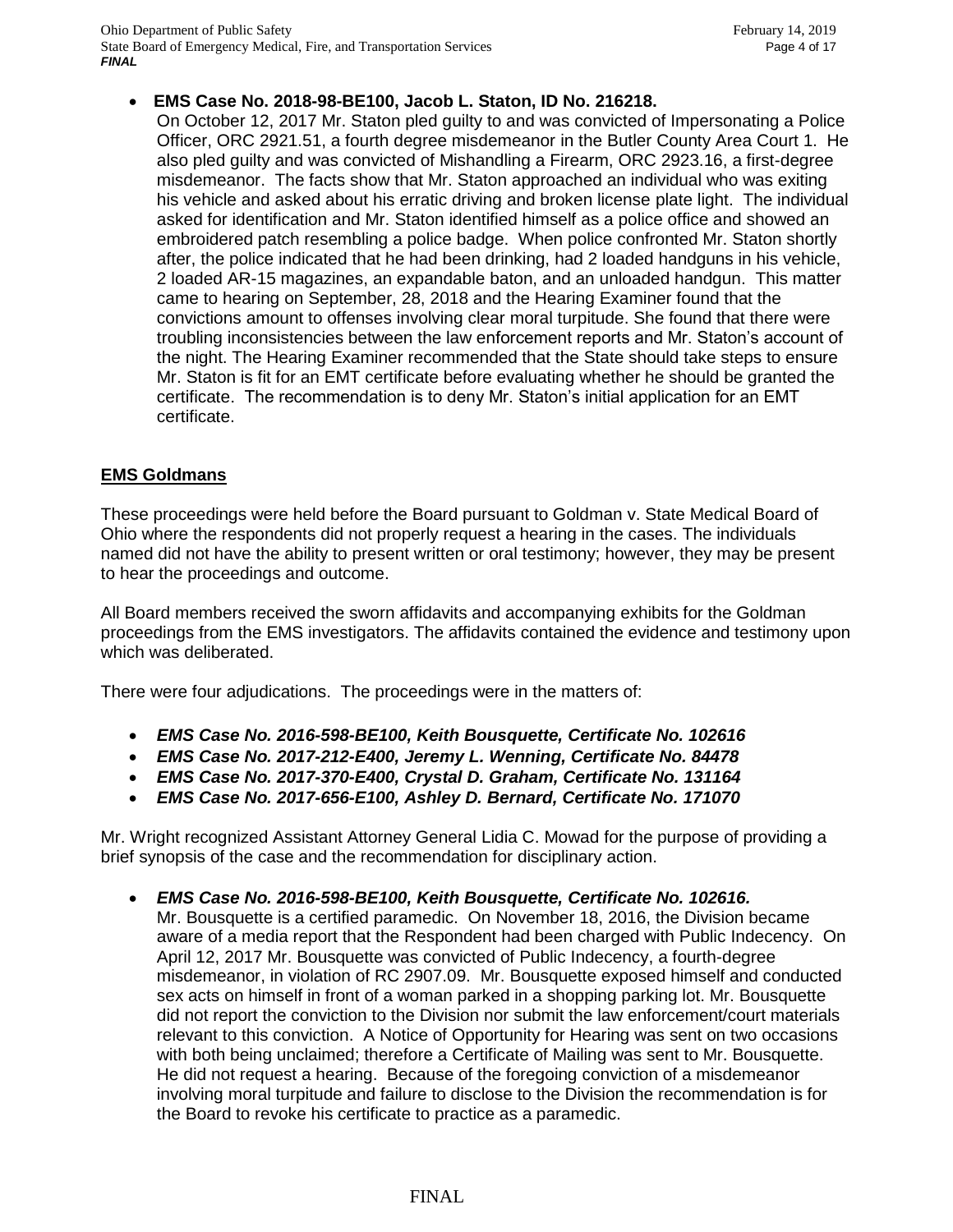- *EMS Case No. 2017-212-E400, Jeremy L. Wenning, Certificate No. 84478.* Mr. Wenning was certified as an Advanced Emergency Medical Technician; however, the certificate is now expired. The Division received a complaint from Mercer Health, the hospital where Mr. Wenning was employed. Mr. Wenning administered Zofran® through an IV which was outside of his scope of practice and also required a physician's orders. Witness reports from an accompanying employee confirmed this behavior. The employee reported that Mr. Wenning administered the Zofran® through an IV even though he knew that this was outside his scope of practice and then recorded that he had administered it orally on the run report on March 13, 2017. Mr. Wenning admitted this behavior. A Notice of Opportunity for Hearing was sent via certified mail on September 18, 2017 for falsifying run reports. He did not request a hearing. The recommendation is for the Board to revoke his certificate to practice as an Advanced Emergency Medical Technician.
- *EMS Case No. 2017-370-E400, Crystal D. Graham, Certificate No. 131164.* Ms. Graham is certified as an Emergency Medical Technician. She submitted her renewal on January 1, 2018. The Division received a complaint on June 20, 2017 from her employer indicating that she had checked a pregnant patient during an EMS call and determined the patient's dilation by performing a digital intravaginal examination which is exam in EMT school and had performed it while working elsewhere. A Notice of Opportunity for Hearing was issued via certified mail on October 17, 2018; however, Ms. Graham did not request a hearing. The Division recommends that the Board refuse
	- outside of the scope of practice. When asked, Ms. Graham said that she was taught this renewal of her certificate to practice as an EMT.
	- *EMS Case No. 2017-656-E100, Ashley D. Bernard, Certificate No. 171070* Ms. Bernard was certified as an Emergency Medical Technician; however, her certificate has now expired. The Division received a complaint in October 2017 that she was criminally convicted of Assault in Perry County, Ohio. The Division confirmed that Ms. Bernard pled guilty to and was convicted on Sept. 7, 2017 in Perry County Court, Case No. CRB1700378, of Assault, first degree misdemeanor, in violation of RC 2903.13. The conduct occurred while Ms. Bernard was on duty and in uniform, when she assaulted a citizen and then retreated to elude law enforcement. A Notice of Opportunity for Hearing was issued on November 9, 2018 which was unclaimed; therefore a Certificate of Mailing was sent on December 12, 2018. Ms. Bernard did not request a hearing. The Division recommends that the Board revoke Ms. Bernard's certificate to practice as an EMT.

Having heard AAG Mowad's synopses and recommended disciplinary actions for the cases, Mr. Wright requested a motion to admit the sworn affidavits and the accompanying exhibits in the aforementioned cases into evidence.

*ACTION: Motion to admit the sworn affidavits and accompanying exhibits in the aforementioned case into evidence.* Ms. Beavers – First. Dr. Schwartz– Second. None opposed. None abstained. Motion approved.

There being no further evidence to come before the Board, the proceedings closed at 9:56 a.m.

Mr. Wright requested a motion to recess the meeting for the purpose of entering into quasi-judicial deliberations on the following matters pursuant to Ohio Revised Code Chapter 119 and that are required to be kept confidential under R.C. 4765.102(B). The Board will reconvene following deliberations.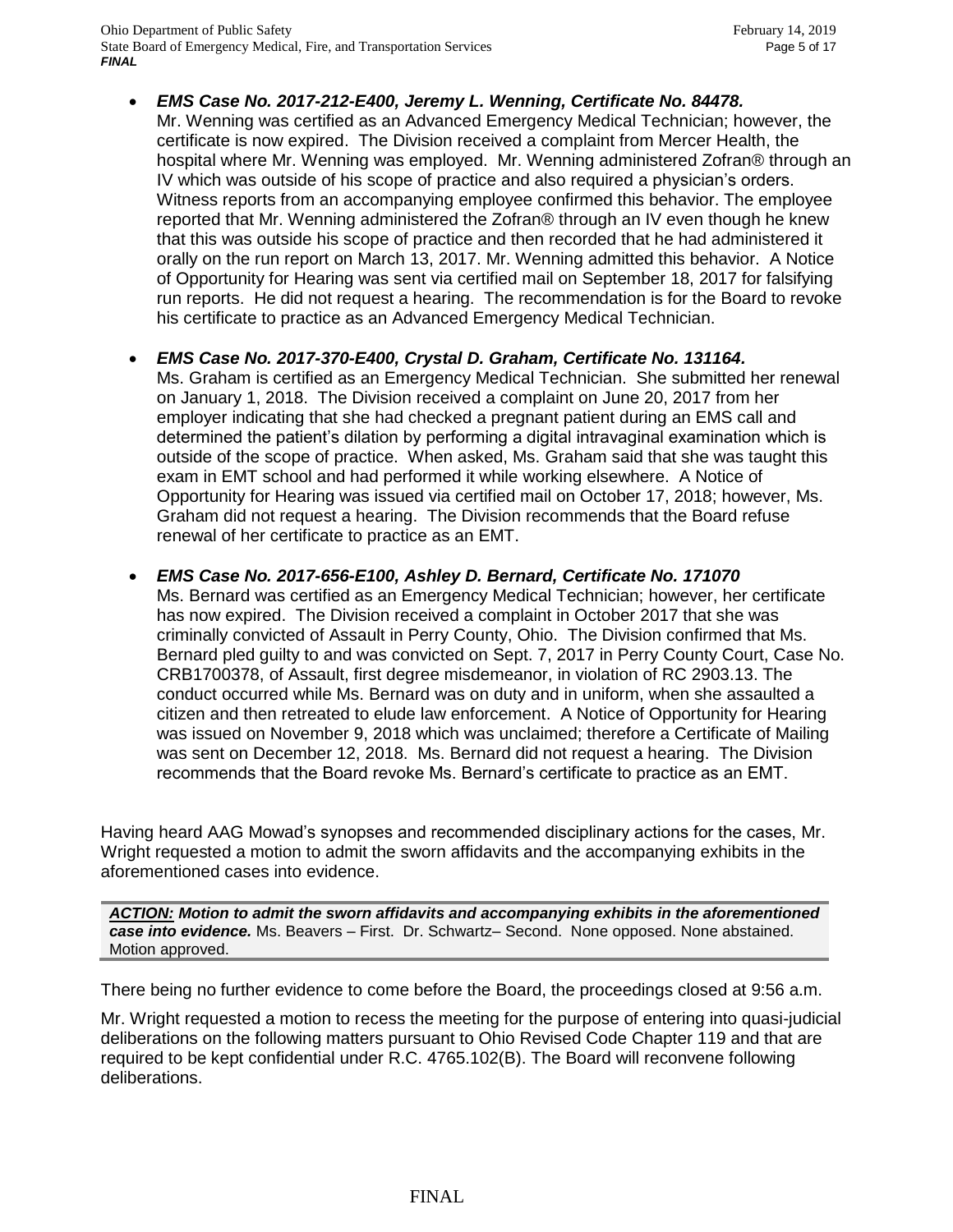*ACTION: Motion to adjourn and go into private session for the purpose of quasi-judicial deliberation on these matters pursuant to ORC Chapter 119 and that are required to be kept confidential under R.C. 4765.102(B).* Ms. Kearns– First. Ms. Rose – Second. None abstained. None opposed. Motion approved.

# **EMS Summary Suspension Motions**

*ACTION*: *In the matter of EMS Case Number 2017-99-BE100, Jay V. Caldwell, Certificate Number 153733, I move that the Board issue an order to summarily suspend Mr. Caldwell's certificate to practice. There is clear and convincing evidence that Respondent's continued practice presents a danger of immediate and serious harm to the public and that the certificate holder has pled guilty to and been convicted of four (4) counts of Gross Sexual Imposition, felonies of the fourth degree, and Sexual Battery, a felony of the third degree. The Board order shall include a Notice of Opportunity for Hearing for violations of Ohio Revised Code 4765.112 and Ohio Administrative Code 4765-10-03(B)(2)(a).* Ms. Harris – First. Ms. Beavers – Second. None opposed. Mr. Allenstein and Mr. Appelhans - abstained. **Motion approved.** 

# **EMS Report and Recommendation Motion**

*ACTION*: *In the matter of EMS Case Number 2017-661-BE100, James F. Coyle, Certificate Number 95625, I move that the Board issue an adjudication order reflecting the following: 1) The order shall approve the findings of fact, conclusions of law, and the recommendation of the hearing examiner to revoke Mr. Coyles' EMS certifications; 2) The order shall deny Mr. Coyle's request for a new hearing. Mr. Coyle was granted two prior continuances in this case. The case was set for a hearing on June 18, 2018, then continued at Mr. Coyle's request until August 10, 2018. The hearing was continued again at Mr. Coyle's request until November 16, 2018. Mr. Coyle's last moment attempt to seek a continuance on November 15th, three months after the hearing was set for November 16th, is not proper. Any issue with Mr. Coyle's motion not being received by the hearing examiner is a result of Mr. Coyle's decision to seek a last moment continuance. 3) Mr. Coyle's other objections are not well taken.* Ms. Harris – First. Mr. Walsh – Second. Mr. de la Porte opposed. Mr. Allenstein - abstained. **Motion approved.**

*ACTION*: *In the matter of EMS Case Number 2018-98-BE100, Jacob L. Staton, EMT Applicant, I move that the Board issue an adjudication order approving the findings of fact and conclusions of law, and modify the recommendation of the hearing examiner. Mr. Staton's EMT certification shall be granted, subject to a probationary period of three (3) years and successful completion of a fitness for duty evaluation. Prior to renewal of his certification, Mr. Staton shall submit a BCI background check.* Ms. Harris – First. Ms. Beavers – Second.

**Discussion:** Several EMFTS Board members expressed their opinion that by granting the application the public is not being protected.

Vote by show of hands: All in favor of motion – 3. Opposed – 14. Abstention – Mr. Allenstein. **Motion failed.**

\*\*\*\*\*\*\*\*\*\*\*\*\*\*\*\*\*\*\*\*\*\*\*\*\*\*\*\*\*\*\*\*\*\*\*\*\*\*\*\*\*\*\*\*\*\*\*\*\*\*\*\*\*\*\*\*\*\*\*\*\*\*\*\*\*\*\*\*\*\*\*\*\*\*\*\*\*\*\*\*\*\*\*\*\*\*\*\*\*\*\*\*\*\*\*\*\*\*\*\*\*\*\*\*\*\*\*\*\*\*\*\*\*\*\*\*\*

New motion modifying hearing examiner's recommendation:

**ACTION:** *In the matter of EMS Case Number 2018-98-BE100, Jacob L. Staton, EMT Applicant, I move that the Board issue an adjudication order approving the findings of fact and conclusions of law, and modify the recommendation of the hearing examiner. Mr. Staton's EMT certification shall be denied because Mr. Staton poses a public risk to the citizens and visitors in the state of Ohio and due to public trust.* Mr. Resanovich – First. Mr. Jennings – Second. Discussion regarding reapplication.

Vote by show of hands: All in favor – 16. Opposed – 2. Abstention – Mr. Allenstein. **Motion approved.**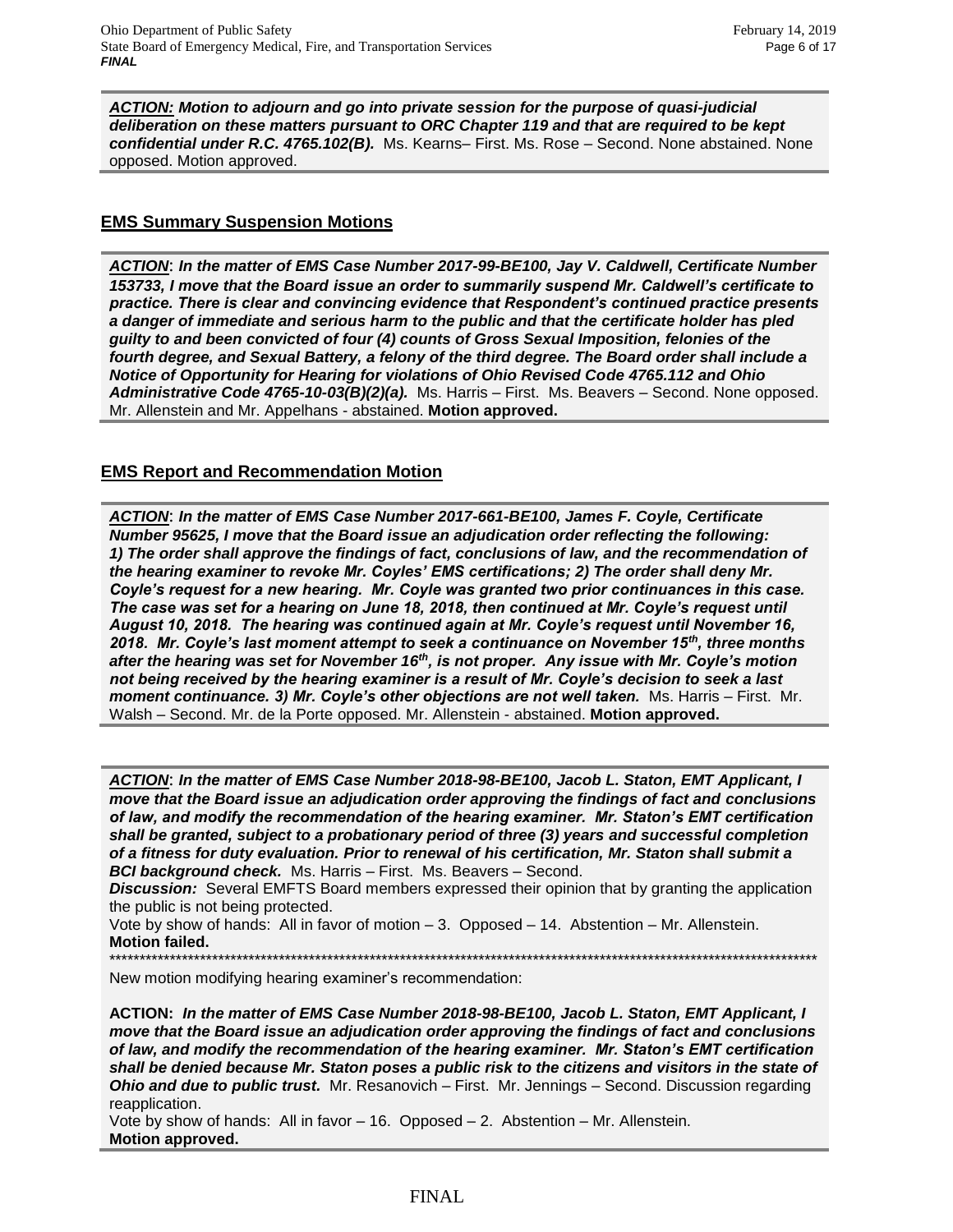# **EMS Goldman Motions**

*ACTION*: *In the matter of EMS Case Number 2016-598-BE100, Keith Bousquette, Certificate Number 102616, I move that the Board issue an adjudication order finding that Mr. Bousquette has been convicted of Public Indecency and that Mr. Bousquette's certification be permanently revoked.* Ms. Harris – First. Ms. Beavers – Second. None opposed. Mr. Allenstein - abstained. **Motion approved.**

*ACTION*: *In the matter of EMS Case Number 2017-212-E400, Jeremy L. Wenning, Certificate Number 84478, I move that the Board issue an adjudication order finding that Mr. Wenning exceeded the scope of practice and falsified records as indicated in the Notice of Opportunity for Hearing and that Mr. Wenning's certification be revoked.* Ms. Harris – First. Mr. Uhl – Second. Mr. de la Porte - opposed. Mr. Allenstein - abstained. **Motion approved.**

*ACTION*: *In the matter of EMS Case Number 2017-370-E400, Crystal D. Graham, Certificate Number 131164, I move that the Board issue an adjudication order finding that Ms. Graham*  exceeded the scope of practice as indicated in the Notice of Opportunity for Hearing and that *Ms. Graham's certification be revoked.* Ms. Harris – First. Dr. Schwartz – Second. Mr. de la Porte opposed. Mr. Allenstein - abstained. **Motion approved.**

*ACTION*: *In the matter of EMS Case Number 2017-656-E100, Ashley D. Benard, Certificate Number 171070, I move that the Board issue an adjudication order finding that Ms. Benard was convicted of Assault as indicated in the Notice of Opportunity for Hearing and that Ms. Benard's certification be revoked.* Ms. Harris – First. Mr. Snyder – Second. None opposed. Mr. Allenstein abstained. **Motion approved.**

#### **EMS Investigations**

*ACTION: Motion to adjourn and enter executive session for the purpose of discussing proposed disciplinary action against certificate holders pursuant to O.R.C. Section 121.22(G)(1) and pursuant to 121.22(G)(5) that involve matters required to be kept confidential under O.R.C. Sections 149.43(A)(2) and 4765.102(B).* Ms. Rose – First. Mr. Snyder – Second. None opposed. None abstained. **Motion approved.**

#### **Roll Call**

| Mr. Thomas Allenstein         | Present | Ms. Susan Kearns             | Present |
|-------------------------------|---------|------------------------------|---------|
| Mr. Kent Appelhans (V. Chair) | Present | Mr. Mark Resanovich          | Present |
| Ms. Karen Beavers             | Present | Ms. Julie Rose               | Present |
| Mr. Herb de la Porte          | Present | Dr. Hamilton Schwartz        | Present |
| Mr. David DeVore              | Present | Mr. George B. Snyder         | Present |
| Mr. Geoff Dutton              | Present | Dr. Thomas Tallman           | Absent  |
| Mr. Patrick Ferguson          | Present | Dr. Glen Tinkoff             | Present |
| Dr. Richard George            | Present | Mr. Kevin Uhl                | Present |
| Ms. Deanna Harris             | Present | Mr. Jason Walsh              | Present |
| Ms. Ruda Jenkins              | Present | Mr. Dudley Wright II (Chair) | Present |
| Mr. Aaron Jennings            | Present |                              |         |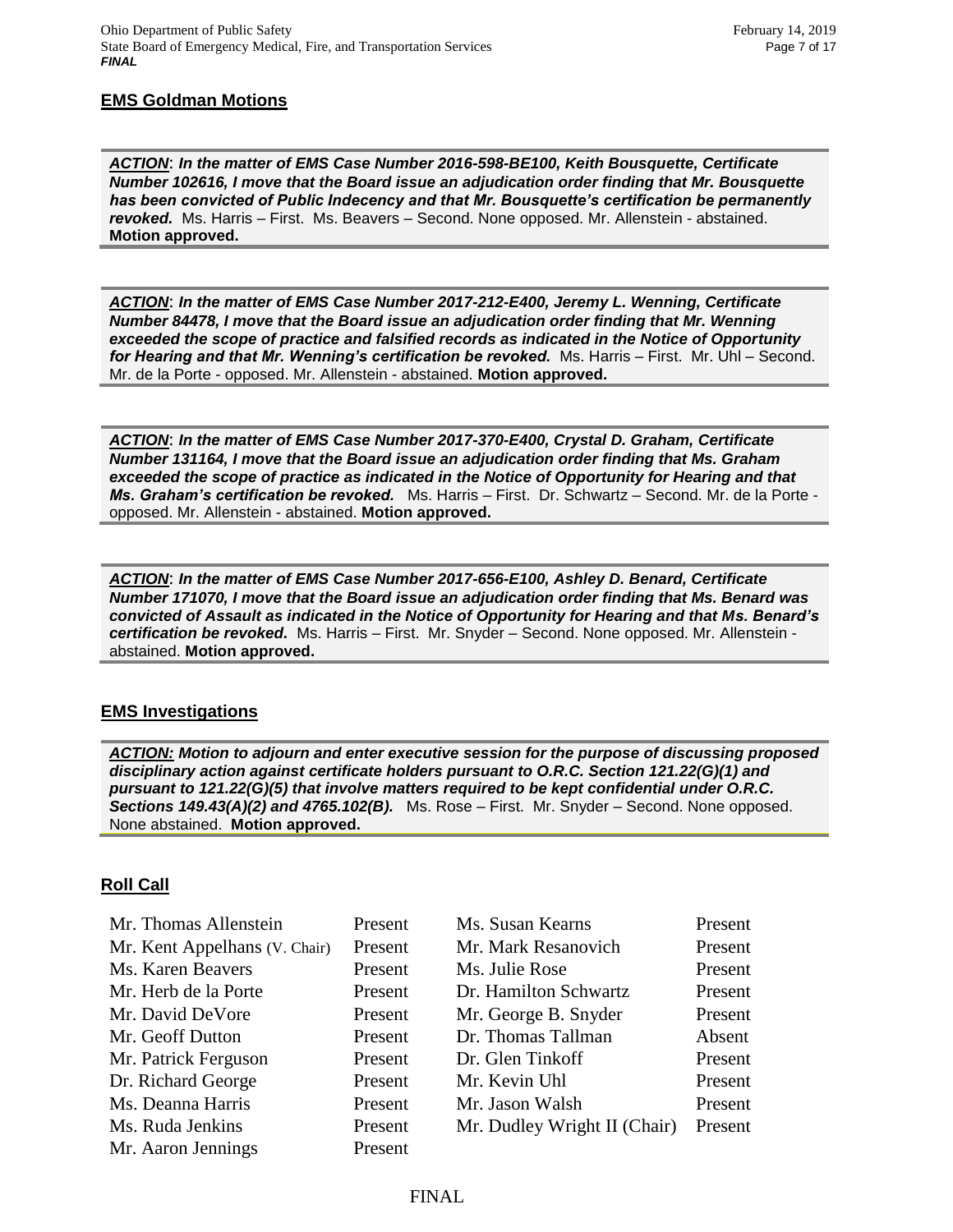.

*ACTION: Motion to close the following Education Cases.* Ms. Harris – First. Mr. Snyder – Second. Mr. Allenstein – Abstained. None opposed. Motion approved.

2017-411-E300

*ACTION: Motion to close the following Medical Transportation cases due to lack of jurisdiction, referral to local medical director, deferral to department discipline, certifications have expired, or non-violations of ORC and/or OAC:* Ms. Harris – First. Ms. Beavers – Second. Mr. Allenstein – abstained. None opposed. Motion approved.

2016-494-E400

| ACTION: Motion to accept the following Consent Agreement(s): Ms. Harris - First. Ms. Beavers - |                                                                    |               |               |
|------------------------------------------------------------------------------------------------|--------------------------------------------------------------------|---------------|---------------|
|                                                                                                | Second. Mr. Allenstein - Abstained. None opposed. Motion approved. |               |               |
| 2018-135-E500                                                                                  | 2018-423-E300                                                      | 2018-531-E300 | 2018-708-E300 |
| 2018-138-E500                                                                                  | 2018-470-E300                                                      | 2018-561-E100 | 2018-713-E300 |
| 2018-192-E300                                                                                  | 2018-473-E300                                                      | 2018-592-E300 | 2018-716-E300 |

*ACTION: Motion to accept the following Medical Transportation Consent Agreement(s).*  Mr. Snyder – First. Dr. Tinkoff – Second. Mr. Allenstein – Abstained. None opposed. Motion approved

2018-584-E300

| ACTION: Motion to accept the following proposed Consent Agreement(s). | Mr. Snyder – First. Mr. Jenkins – Second. Mr. Allenstein – Abstained. None opposed. Motion approved |
|-----------------------------------------------------------------------|-----------------------------------------------------------------------------------------------------|
| 2018-135-E500                                                         | 2018-138-E500                                                                                       |

| ACTION: Motion to accept the following Consent Agreement(s): Ms. Harris - First. Mr. Arthur - |                                                                    |               |  |  |
|-----------------------------------------------------------------------------------------------|--------------------------------------------------------------------|---------------|--|--|
|                                                                                               | Second. Mr. Resanovich - Abstained. None opposed. Motion approved. |               |  |  |
| 2011-816-BE100                                                                                | 2018-79-E300                                                       | 2018-425-E300 |  |  |
| 2016-499-E300                                                                                 | 2018-129-E300                                                      | 2018-426-E300 |  |  |
| 2017-312-E100                                                                                 | 2018-131-E300                                                      | 2018-435-E300 |  |  |
| 2017-609-E100                                                                                 | 2018-337-E100                                                      | 2018-450-E300 |  |  |
| 2017-687-E300                                                                                 | 2018-403-E300                                                      | 2018-571-E300 |  |  |
| 2017-696-E300                                                                                 | 2018-406-E300                                                      | 2018-600-E300 |  |  |
| 2017-701-E300                                                                                 | 2018-407-E300                                                      | 2018-617-E300 |  |  |
| 2017-801-E300                                                                                 | 2018-424-E300                                                      | 2018-664-E100 |  |  |
| 2018-31-E100                                                                                  |                                                                    |               |  |  |

*ACTION: Motion to close the following cases due to lack of jurisdiction, referral to local medical director, deferral to department discipline, certifications have expired, or non-violations of ORC*  and/or OAC: Ms. Harris – First. Ms. Beavers – Second. None opposed. Mr. Allenstein – Abstained. **Motion approved.**

2016-350-E300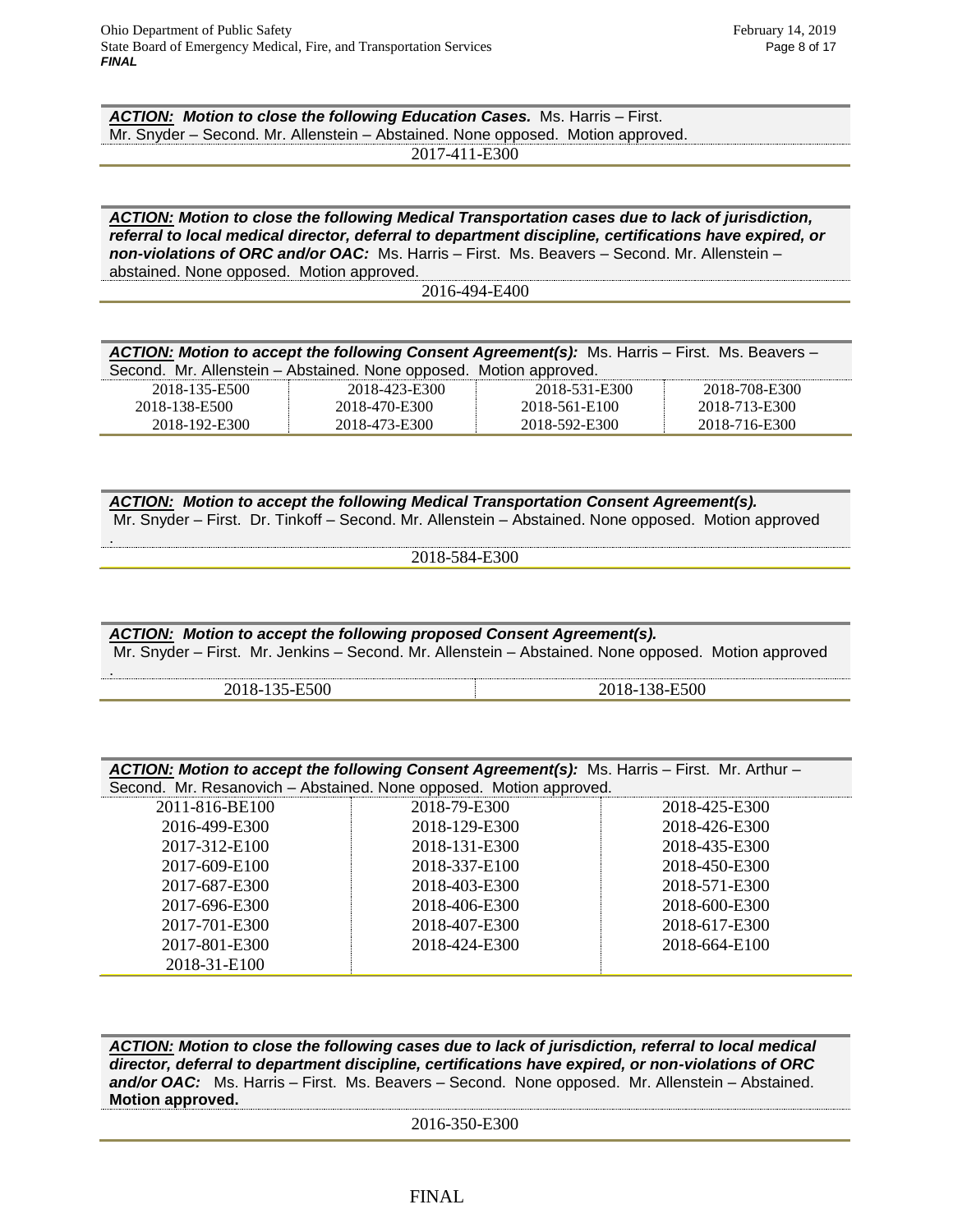| ACTION: Motion to close the following cases. The Board accepts the surrendering of their                      |  |
|---------------------------------------------------------------------------------------------------------------|--|
| <i>respective certificates to practice or teach.</i> Re-open if re-applies: Ms. Harris – First. Ms. Beavers – |  |
| Second. Mr. Allenstein – Abstained. None opposed. Motion approved.                                            |  |

| 0000110. 1111. / 111011010111 | wordmod. Hono oppoood. Monon approvod. |               |
|-------------------------------|----------------------------------------|---------------|
| 2017-359-E300                 | 2018-675-E300                          | 2019-028-E300 |
| 2017-649-E300                 | 2018-676-E300                          | 2019-032-E300 |
| 2017-753-E300                 | 2018-686-E300                          | 2019-033-E300 |
| 2018-424-E300                 | 2019-001-E300                          | 2019-046-E300 |

| ACTION: Motion to close the following cases. Accept the voluntary surrender for Permanent                |                        |  |
|----------------------------------------------------------------------------------------------------------|------------------------|--|
| <b>Revocation of their respective certificate(s) for the following:</b> Ms. Harris – First. Mr. Snyder – |                        |  |
| Second. Mr. Allenstein – Abstained. None opposed. Motion approved.                                       |                        |  |
| 2018-113-BE100                                                                                           | 2018-11230B9E000-BE100 |  |

*ACTION: Motion to close the following cases. Individuals/Entities entered into Consent Agreements with the Board, but did not meet the requirements of the Consent Agreement prior to the expiration/surrender of their respective certificate/license to practice. Re-open if re-applies.* 

| Ms. Harris – First. Ms. Beavers – Second. Mr. Allenstein– Abstained. None opposed. Motion approved. |               |               |
|-----------------------------------------------------------------------------------------------------|---------------|---------------|
| 2011-802-E300                                                                                       | 2013-141-E100 | 2016-50-E300  |
| 2011-953-E300                                                                                       | 2014-156-E500 | 2016-263-E300 |

| ACTION: Motion to close the following cases, individuals have met the stipulations of their<br><b>Consent Agreements:</b> Ms. Harris - First. Ms. Beavers - Second. Mr. Allenstein - Abstained. None<br>opposed. Motion approved. |                |                |
|-----------------------------------------------------------------------------------------------------------------------------------------------------------------------------------------------------------------------------------|----------------|----------------|
| 2012-88-E100                                                                                                                                                                                                                      | 2015-238-BE100 | 2016-97-E100   |
| 2013-581-BE100                                                                                                                                                                                                                    | 2015-507-E100  | 2016-261-E300  |
| 2014-367-E100                                                                                                                                                                                                                     | 2015-623-E300  | 2016-689-E300  |
| 2015-46-E100                                                                                                                                                                                                                      | 2016-64-E300   | 2017-508-BE100 |

|               | ACTION: Motion to close the following case(s). The following individuals were audited at their<br>respective levels. The respective certificates to practice have expired. Re-open if re-applies: |
|---------------|---------------------------------------------------------------------------------------------------------------------------------------------------------------------------------------------------|
|               | Ms. Harris - First. Ms. Beavers - Second. Mr. Allenstein - Abstained. None opposed. Motion approved.                                                                                              |
| 2012-352-E300 | 2016-196-E500                                                                                                                                                                                     |

| <b>ACTION:</b> Motion to issue Notice of Opportunity for Hearing for each of the following cases:<br>Ms. Harris - First. Ms. Beavers - Second. Mr. Allenstein and Mr. de la Porte-Abstained. None opposed.<br>Motion approved. |                                 |                                                                  |               |  |  |
|--------------------------------------------------------------------------------------------------------------------------------------------------------------------------------------------------------------------------------|---------------------------------|------------------------------------------------------------------|---------------|--|--|
| 2013-450-BE100<br>2014-606-E100                                                                                                                                                                                                | 2015-680-BE100<br>2017-18-BE100 | $2018 - 164 - E500$ **Allenstein<br>$Abstain**$<br>2018-474-E100 | 2018-736-E100 |  |  |

*ACTION: Motion to issue Notice of Opportunity for Hearing for each of the following cases, due to not responding to a random audit issued by the Division of EMS; or, not responding to a random audit issued by the Division of EMS with an approved 90-day extension:*

|               | Ms. Harris – First. Ms. Beavers – Second. Mr. Allenstein– Abstained. None opposed. Motion approved. |
|---------------|-----------------------------------------------------------------------------------------------------|
| 2017-754-E300 | 2018-10-E300                                                                                        |
| 2017-799-E300 | 2018-18-E300                                                                                        |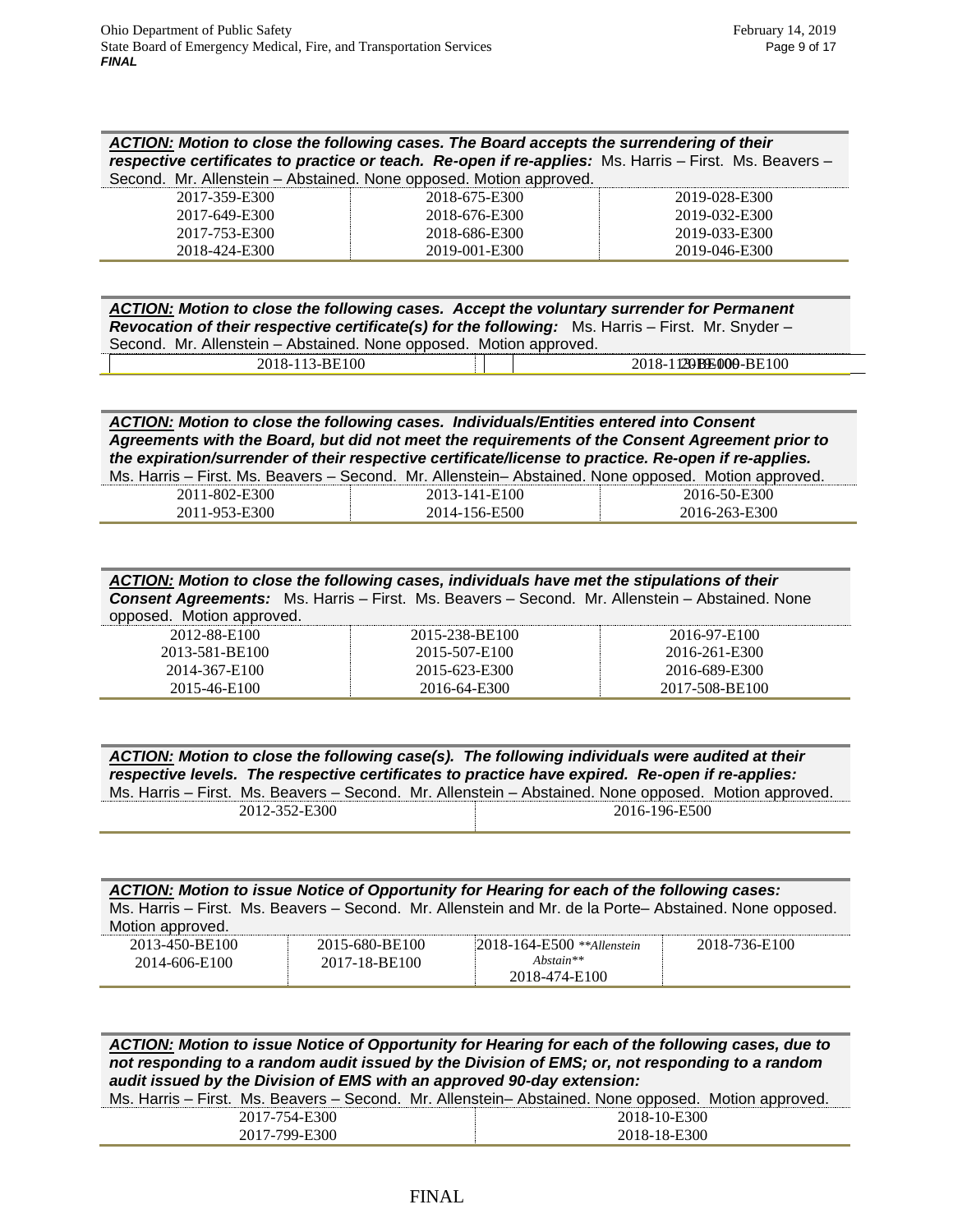*ACTION: Motion to issue Notice of Opportunity for Hearing for each of the following cases as the associated individual(s) have violated their consent agreement with the Board.*

|               | Ms. Harris – First. Ms. Beavers – Second. Mr. Allenstein– Abstained. None opposed. Motion approved. |
|---------------|-----------------------------------------------------------------------------------------------------|
| 2018-564-E300 | 2017-628-E300                                                                                       |
| 2018-565-E300 | 2017-694-E300                                                                                       |

*ACTION: Motion to close the following cases due to one of the following reasons; inadvertently marked yes to conviction question, misdemeanor convictions which the Board has previously deemed "not involving moral turpitude," continuing education cases which now meet the requirements, non-patient care issues, and grandfathering issues of certification/conviction.*

|                |                | Ms. Harris – First. Ms. Beavers – Second. Mr. Allenstein – Abstained. None opposed. Motion approved. |                |
|----------------|----------------|------------------------------------------------------------------------------------------------------|----------------|
| 2011-737-E100  | 2015-70-E500   | 2018-744-BE100                                                                                       | 2019-042-B100  |
| 2011-757-E500  | 2015-102-E100  | 2018-745-F400                                                                                        | 2019-044-E500  |
| 2011-771-E300  | 2017-14-E400   | 2018-746-E100                                                                                        | 2019-049-BE100 |
| 2011-1091-E500 | 2017-547-E300  | 2018-747-BE100                                                                                       | 2019-056-E100  |
| 2012-44-E500   | 2017-683-E300  | 2019-5-E100                                                                                          | 2019-057-E100  |
| 2012-110-E500  | 2018-335-E100  | 2019-008-E100                                                                                        | 2019-059-BE100 |
| 2012-380-E500  | 2018-415-E100  | 2019-10-E100                                                                                         | 2019-060-E100  |
| 2012-661-E500  | 2018-560-BE100 | 2019-011-E500                                                                                        | 2019-065-E100  |
| 2013-111-BE100 | 2018-648-E100  | 2019-025-E100                                                                                        | 2019-066-BE100 |
| 2013-426-E100  | 2018-677-BE100 | 2019-026-BE100                                                                                       | 2019-068-BE100 |
| 2013-435-E100  | 2018-710-B100  | 2019-035-BE100                                                                                       |                |
| 2013-564-BE100 | 2018-715-E100  | 2019-037-E100                                                                                        |                |
| 2013-592-E100  | 2018-723-E300  | 2019-040-BE100                                                                                       |                |

# **EMFTS Board Chair's Report, Dudley Wright**

Mr. Wright expressed his appreciation for the Division of EMS Staff in making the retreat a success.

# **State EMS Medical Director Report, Dr. Carol Cunningham**

Dr. Cunningham reported that there were requests for reappointments into the Regional Physician Advisory Board (RPAB) membership.

# **RPAB**

- Reappointments
	- $\circ$  Dr. Jeff Bare Region 4
	- $\circ$  Dr. William Krebs Region 1 (formerly a member of RPAB Region 4)

*ACTION: Motion to appoint Dr. Jeff Bare (Region 4) and Dr. William Krebs (Region 1) to the Regional Physician Advisory Board.* Mr. Allenstein – First. Ms. Beavers – Second. None abstained. None opposed. Motion approved.

The 2019 RPAB chair meetings are scheduled at 1:00 pm on March 13<sup>th</sup>, September 11<sup>th</sup> and November 14<sup>th</sup>. The meeting in May has been rescheduled to May 2, 2019 at 10:00 am. The annual all-member RPAB meeting will be September 11, 2019 at 10:00 am.

During a teleconference with the ODH, Dr. Cunningham was informed that the CHEMPACK assets were being amended due to a change made by the Center for Disease Control. The 2019 CDC amendments include the replacement of diazepam vials with Seisalam® (midazolam) vials and will require amending Ohio's CHEMPACK Program Operational Plan (CPOP). The other amendment included an updated nerve agent chapter in the State of Ohio WMD Guidelines and Procedures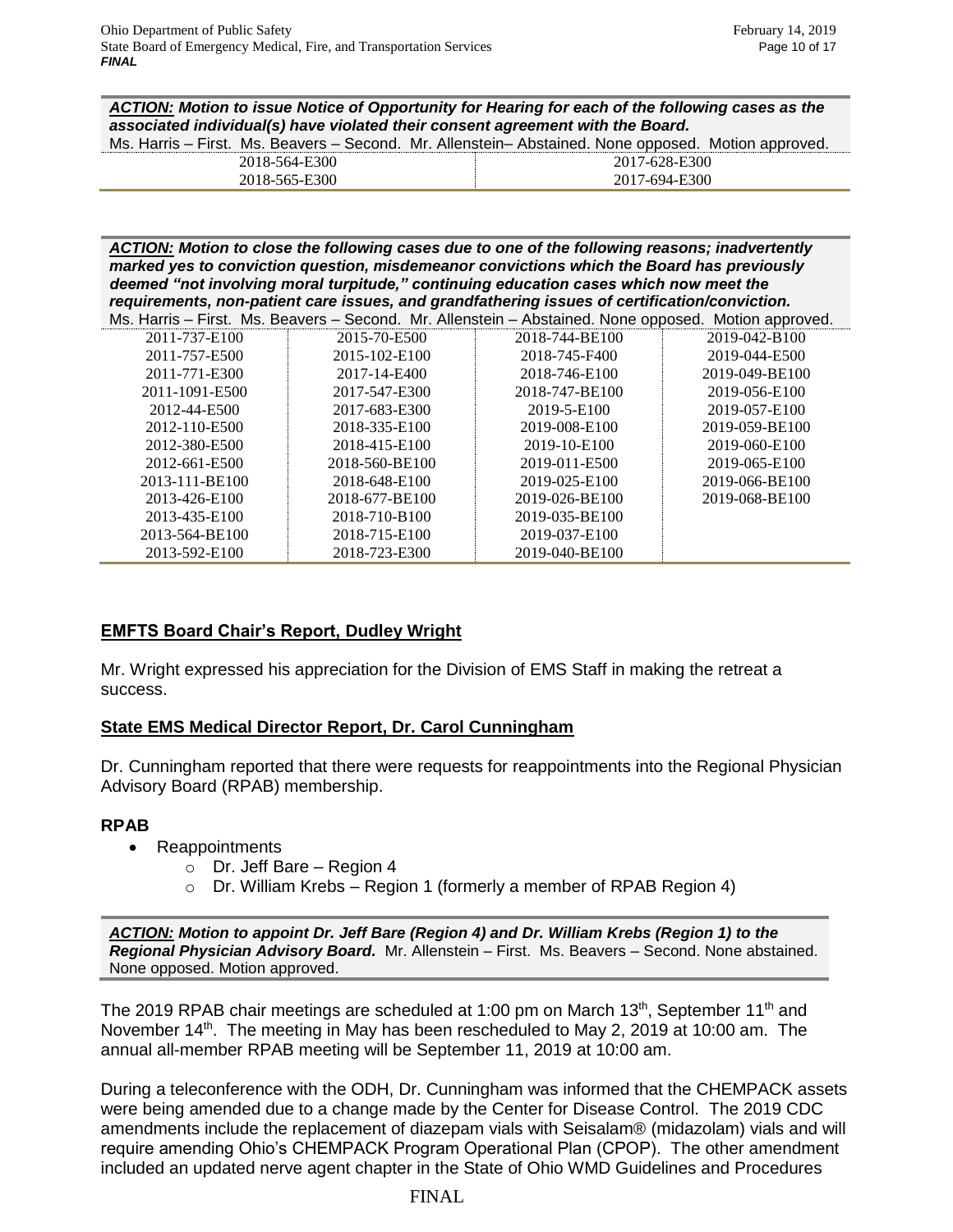Manual. To ensure interoperability, Ohio EMS providers should be utilizing the same nerve agent protocol during a CHEMPACK deployment and these dosing guidelines are to align with the CHEMPACK CPOP EMS dosing guidelines.

Dr. Cunningham requested a motion to accept those changes to the CHEMPACK.

*ACTION: Motion to approve CHEMPACK with the 2019 Center for Disease Control amendments to replace diazepam vials with Seisalam® (midazolam) vials and the updated State of Ohio WMD nerve agent chapter and CHEMPACK CPOP EMS dosing guidelines.* Ms. Beavers – First. Mr. Jennings – Second. None abstained. None opposed. Motion approved.

The 2019 Ohio EMS Medical Director Conference is tentatively scheduled for November 13, 2019. Dr. Cunningham invited Dr. Jon Krohmer, Director of NHTSA's Office of EMS, to speak on the national opioid crisis.

Dr. Cunningham will attend the Center for Homeland Defense and Security APEX conference on March 20<sup>th</sup> and 21<sup>st</sup>. She has been invited to speak at a pre-conference session on data and national initiatives for active shooter incidents in schools on February 19, 2019.

# **EMS Staff Legal Counsel, Michael Wise**

Mr. Wise requested that the EMFTS Board Chairs prefix the appointments of a new chair or vice chair to the committees who is not a Board member with "subject to the effective date of OAC 4765-2-03"; however, the Board Committee Chairs are not appointing any new chairs or vice chairs to the committees.

Mr. Wise requested a motion regarding the final filing for the five chapters of the Ohio Administrative Code.

*ACTION: Motion that the Board approve the final filing for Chapters 4765-1 (Definitions), 4765-2 (Public Notices and Meetings), OAC 4765-3 (Regional Physician Advisory Boards), 4765-6 (EMT Curriculums), and 4765-18 (EMS Training and Continuing Education Programs) of the Ohio Administrative Code following the expiration of JCARR's jurisdiction on March 17, 2019.*  Ms. Harris – First. Mr. Snyder – Second. None opposed. None abstained. Motion approved.

# **Assistant Attorney General, Lidia Mowad**

Ms. Mowad reported that there is one mediation matter that was set for February 14, 2019 in Common Pleas Court.

# **Executive Director and Staff Reports, Melvin House**

Executive Director House reported that on March 29, 2019 he will be attending the EMAC Advisory Committee meeting as a NASEMSO representative. If any Board member has any items or concerns that they wanted him to bring forth, they should contact him.

On February 13, 2019 the Board discussed reciprocity, rules, and continuing education. Executive Director House requested that the Board members continue to ponder the discussions and bring their thoughts to a future meeting.

A third of our certificate holders hold both Ohio and National certifications. Therefore, there may be some value to begin the process in the future of holding more than one certification.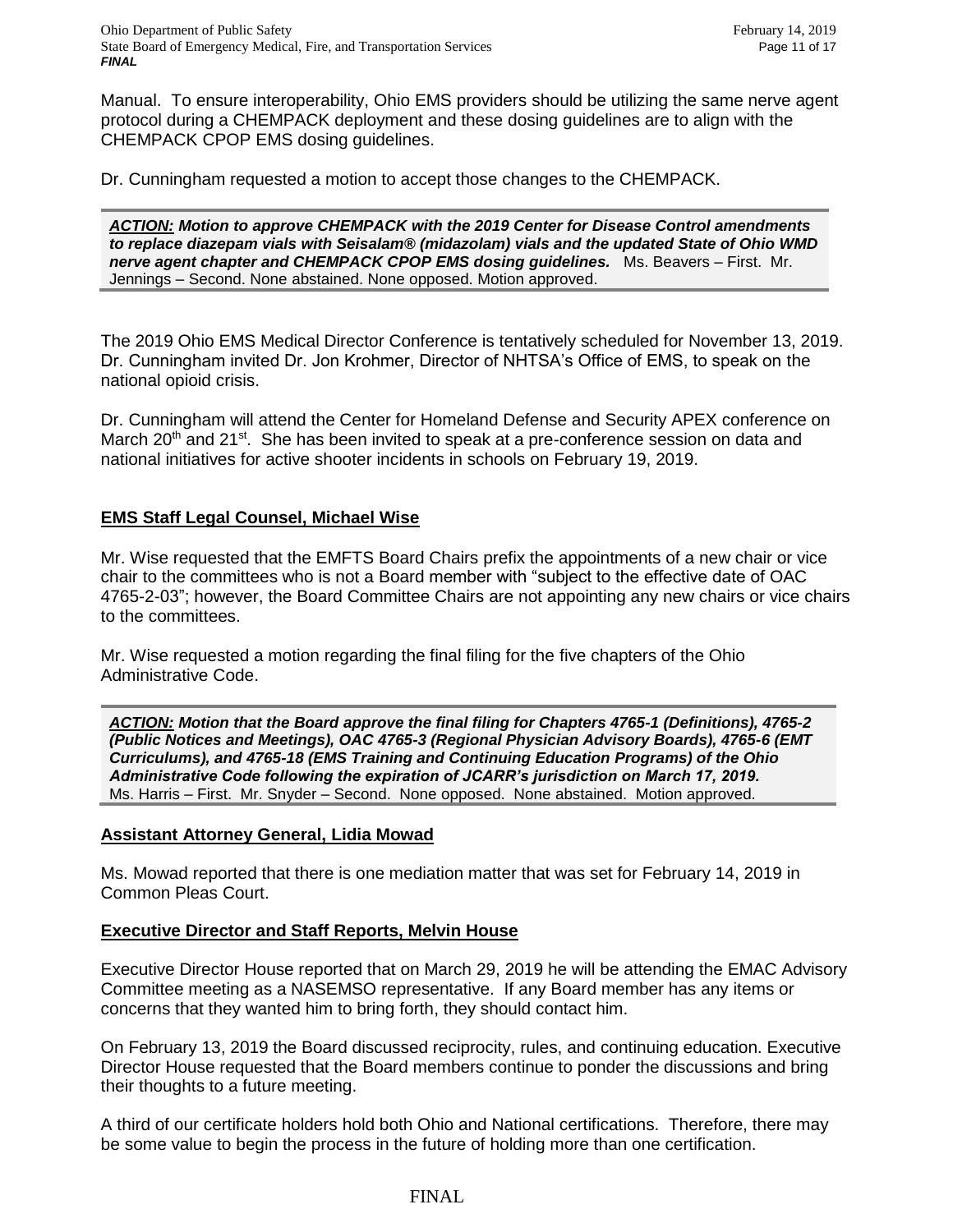Ohio Department of Public Safety February 14, 2019 State Board of Emergency Medical, Fire, and Transportation Services Page 12 of 17 *FINAL*

Ms. Owens brought a matter before the Board regarding the rule that instructors have to pass a knowledge exam. They have three attempts to pass and if they fail all three times then they must wait for a time period of six months and complete a board approved course at the appropriate level before attempting the examination again. An individual who failed the exam three times has requested approval to take the refresher course.

*ACTION: Motion to approve the request of the individual who has failed the examination after three attempts to take the 48 hour Ohio Paramedic Refresher course before attempting the knowledge exam.* Mr. Snyder – First. Ms. Beavers – Second. Discussion included the question as to whether this would be the case in future matters. None opposed. None abstained. **Motion approved.**

EMFTS Board members have requested that a standing policy be in place should an individual fial the exam three times.

*ACTION: Motion to designate a Board approved course at the appropriate level should the individual be unable to pass the knowledge examination within three attempts. The applicant must wait for a time period of six months and complete this Board approved course at the appropriate level before attempting the examination again set forth in OAC 4765-18-03.* 

Mr. de la Porte – First. Ms. Beavers – Second. None opposed. None abstained. Motion approved.

#### **EMS Exemption Requests, Jean Booze**

Jean Booze reported that there were three exemption requests. One EMT and one EMR requesting exemptions due to being on active military duty; 2019-02-2 and 2019-02-3. Military documentation has been received. There is one dual EMT requesting an exemption due to medical hardship: 2019-02-1. Medical documentation was received. Staff recommends approval and requests a motion to approve.

*ACTION: Motion to approve the exemption requests of 2019-02-2 and 2019-02-3 due to being on active military duty and to approve the exemption request for 2019-02-1 due to a medical hardship.* Mr. Jennings – First. Ms. Beavers – Second*.* None opposed. None abstained. Motion approved.

#### **Education, Kris Miller**

Ms. Miller stated that there were two additional departments not on the Certificates of Approval in your Board packet. Kenton Fire Department and Cheviot Fire Department submitted applications. Approval is requested to approve the two departments as continuing education sites.

*ACTION: Motion to approve the continuing education sites; Kenton Fire Department and Cheviot Fire Department.* Mr. Resanovich – First. Ms. Kearns – Second*.* None opposed. None abstained. Motion approved.

# **Medical Transportation – Dave Fiffick**

Mr. Fiffick presented the list of medical transportation renewal applications with expiration dates of December 2018, January 2019 and February 2019. Staff is requesting a motion and approval pending a satisfactory inspection.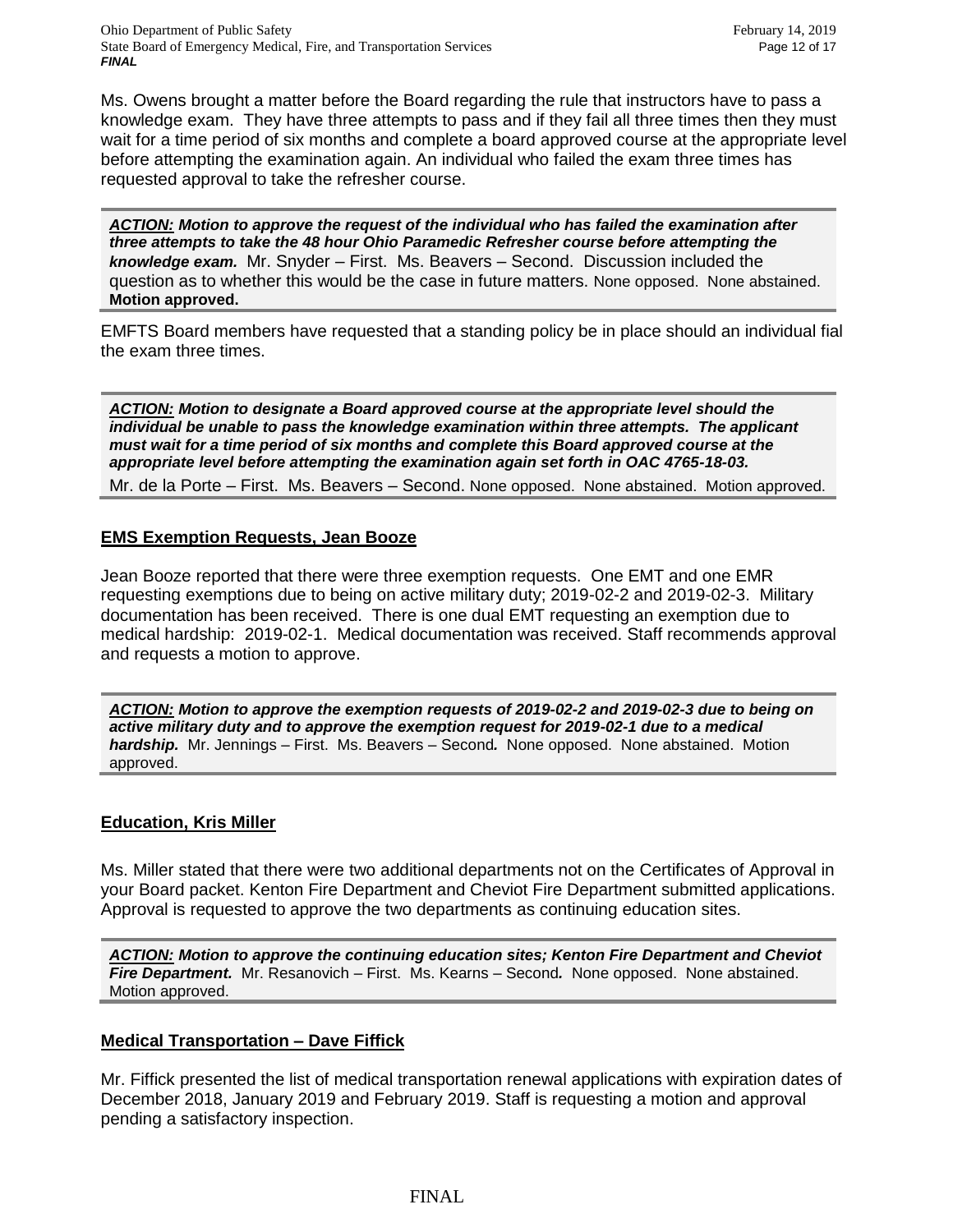*ACTION: Motion to approve the medical transportation renewals with expiration dates of December 2018, January 2019 and February 2019; pending a satisfactory inspection.*  Mr. Dutton – First. Mr. de la Porte – Second. None opposed. Ruda Jenkins (Air Care & Mobile Care) and Mr. de la Porte (Life Care Transportation) -abstained. **Motion approved.**

Mr. Fiffick presented the list of medical transportation applications for new ambulette and ambulance services. Staff is requesting a motion and approval pending a satisfactory inspection.

*ACTION: Motion to approve the new ambulette and ambulance services; pending a satisfactory inspection.* Ms. Kearns – First. Ms. Rose - Second. None opposed. None abstained. Motion approved.

Mr. Fiffick presented the list of new medical transportation new satellite locations (2 ambulances). Staff is requesting a motion for approval pending a satisfactory inspection.

*ACTION: Motion to approve the medical new satellite locations (2 ambulances).*  Mr. Jennings – First. Ms. Beavers – Second. Mr. Allenstein (MedCare Amulance) - abstained. None opposed. **Motion approved.**

# **Board Committee Reports**

# **Trauma Committee, Diane Simon**

Ms. Simon requested a motion to retain the electronic version of patient records indefinitely to be consistent with the National Trauma Data Bank and the National Emergency Medical Services Information System. All paper versions will be retained for five years then destroyed.

*ACTION: Motion to retain the electronic version of patient records indefinitely to be consistent with the National Trauma Data Bank and the National Emergency Medical Services Information System. All paper versions will be retained for five years then destroyed.* **Ms. Harris – First.** Mr. Dutton – Second. None abstained. None opposed. **Motion approved.**

The EMS Trauma Triage Decision Tree was revised in 2014 and has not been updated visually on the algorithm. This will be revised and finalized at the next Trauma Committee meeting.

# **EMS Children Committee, Dr. Hamilton Schwartz**

Dr. Schwartz requested a motion to appoint the following members to the EMS Children Committee: Karen Beavers(Vice Chair), Kenneth Crank, Deanna Dahl-Grove, MaryAnn Forrester, Samantha Gee, Kathy Haley, Heather Koss, Julie Leonard, Melanie Martin, Dr. Hamilton Schwartz(Chair), Viola Webber, Christina Wedding, and Tami Wires.

*ACTION: Motion to approve the following members to the EMS-Children Committee: Karen Beavers(Vice Chair), Kenneth Crank, Deanna Dahl-Grove, MaryAnn Forrester, Samantha Gee, Kathy Haley, Heather Koss, Julie Leonard, Melanie Martin, Dr. Hamilton Schwartz(Chair), Viola Webber, Christina Wedding, and Tami Wires.* Dr. Hamilton – First. Mr. Uhl – Second. None abstained. None opposed. **Motion approved.**

The next meeting will be held at the Ohio Department of Public Safety on April 16, 2019.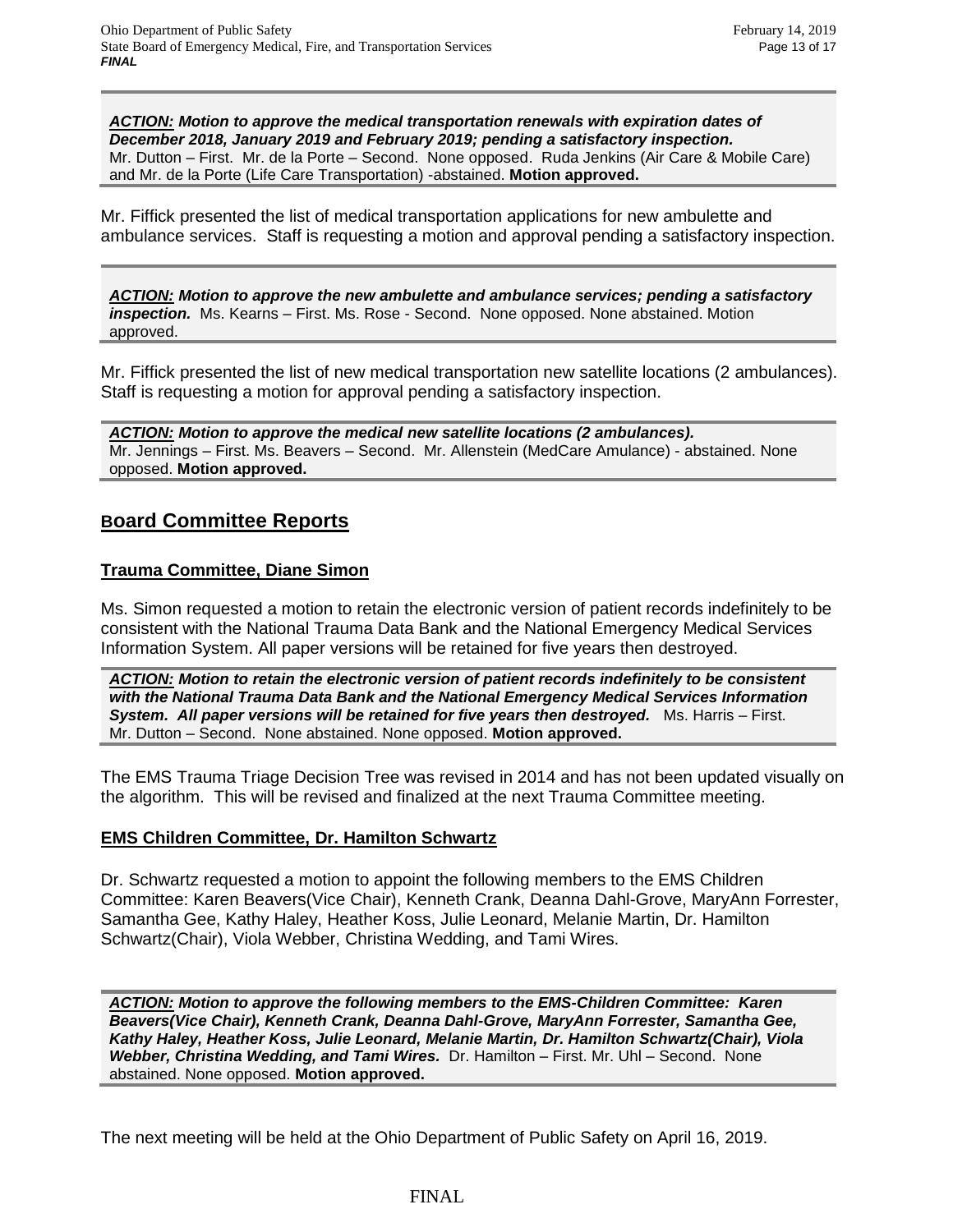#### **EMS System Development, Deanna Harris**

Ms. Harris requested a motion to appoint the following EMS System Development Committee members: Mary Ahlers, Karen Beavers, Herb de la Porte, Vincent Gildone, Aaron Jennings (Vice Chair), Deanna Harris (Chair), Susan Kearns, Joseph Natko, and Larry Manaro.

*ACTION: Motion to approve the appointment of the following members to the EMS System Development Committee: Mary Ahlers, Karen Beavers, Herb de la Porte, Vincent Gildone, Aaron Jennings (Vice Chair), Deanna Harris (Chair), Susan Kearns, Joseph Natko, and Larry Manaro.* Ms. Harris – First. Mr. Resanovich – Second. None abstained. None opposed. **Motion approved.**

The next meeting will be held at the Ohio Department of Public Safety on April 16, 2019.

#### **Homeland Security Subcommittee, Deanna Harris**

Ms. Harris requested a motion to appoint the following Homeland Security Subcommittee members: Karen Beavers, Eric J. Burgess, Geoff Dutton (Vice Chair) David Gerstner, Deanna Harris (Chair), Jeffrey Jackson, Mark Resanovich, and Dr. Michael Zorko.

*ACTION: Motion to approve the appointment of the following members to the Homeland Security Subcommittee: Karen Beavers, Eric J. Burgess, Geoff Dutton (Vice Chair), David Gerstner, Deanna Harris (Chair), Jeffrey Jackson, Mark Resanovich, and Dr. Michael Zorko.* Ms. Harris – First. Mr. de la Porte – Second. None abstained. None opposed. **Motion approved.**

It was noted that the subcommittee meets the first Friday of every month; however, there will not be a meeting on July 5<sup>th</sup>. The meeting has been rescheduled to July 12, 2019.

The next meeting will be held at the Ohio Department of Public Safety on April 4, 2019.

#### **EMS Rural Committee, Karen Beavers**

Ms. Beavers requested a motion to approve the appointment of the following EMS Rural Committee members: Mary Ahlers, Karen Beavers (Chair), Eric Burns, Dr. Thomas Charlton, Tristan Coomer, Clark Crago, Joel Dickinson, Vincent Gildone, Deanna Harris (Vice Chair), Daniel Heuchert, Doug LaRue, Chad Magrum and Diane Simon.

*ACTION: Motion to approve the appointment of the following members to the EMS Rural Committee: Mary Ahlers, Karen Beavers (Chair), Eric Burns, Dr. Thomas Charlton, Tristan Coomer, Clark Crago, Joel Dickinson, Vincent Gildone, Deanna Harris (Vice Chair), Daniel Heuchert, Doug LaRue, Chad Magrum and Diane Simon.* Ms. Beavers – First. Mr. de la Porte – Second. None abstained. None opposed. **Motion approved.**

The next meeting will be held at the Ohio Department of Public Safety on April 16, 2019.

#### **Education Committee, George Snyder**

George Snyder requested a motion to approve the appointment of the following Education Committee members: Pamela Bradshaw, Daniel Buescher, Eric J. Burgess, Richard Busch, Tristan Coomer, Daniel Heuchert, Jeffrey Hill, Susan Kearns (Vice Chair), Mark Mankins, George Snyder (Chair), Charles Sowerbrower, Tamera Wires, and David Yarmesch.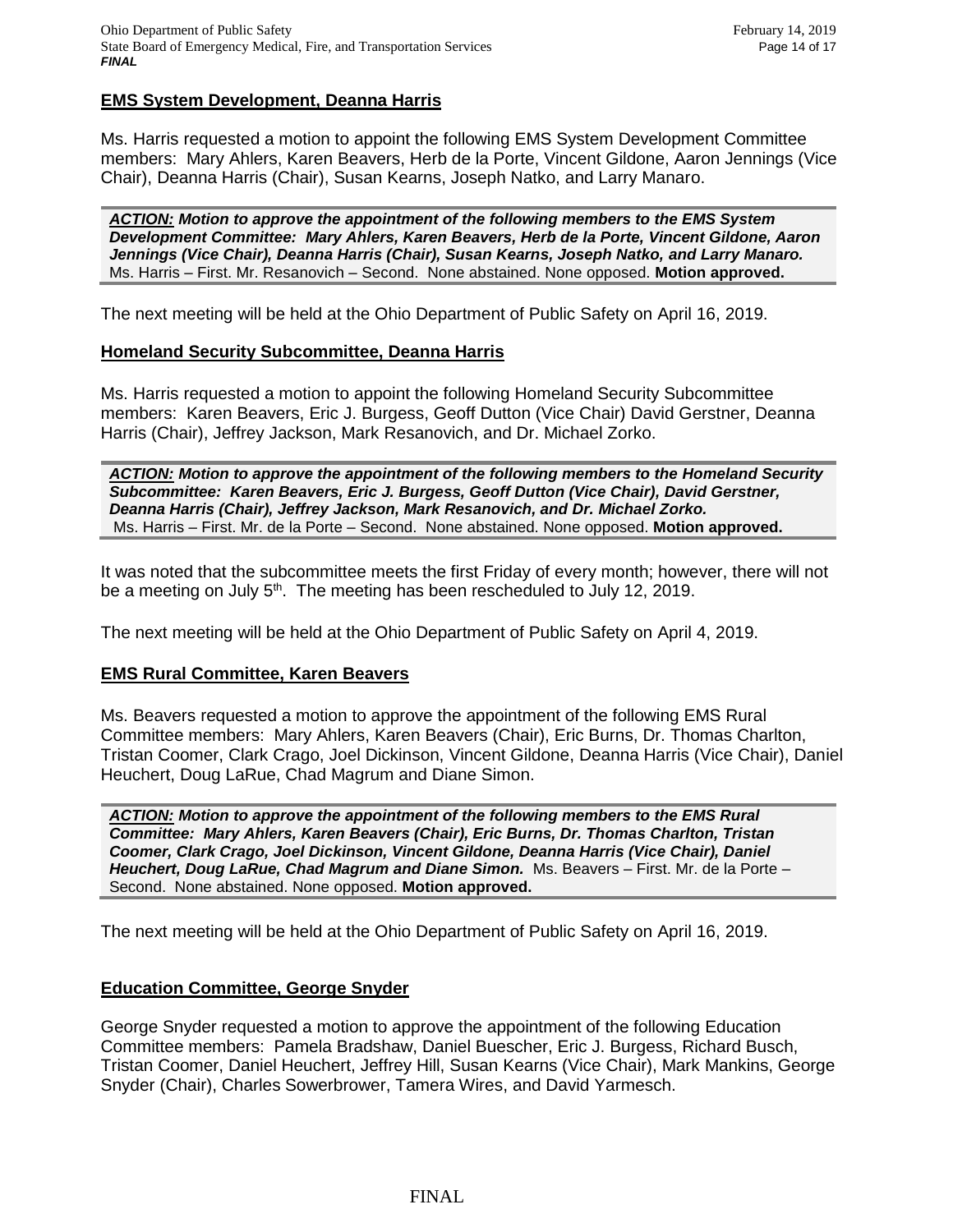*ACTION: Motion to approve the appointment of the following members to the Education Committee: Pamela Bradshaw, Daniel Buescher, Eric J. Burgess, Richard Busch, Tristan Coomer, Daniel Heuchert, Jeffrey Hill, Susan Kearns (Vice Chair), Mark Mankins, George Snyder (Chair), Charles Sowerbrower, Tamera Wires, and David Yarmesch.* Mr. Snyder – First. Mr. Jennings – Second. None abstained. None opposed. **Motion approved.**

The next meeting will be held at the Ohio Department of Public Safety on April 16, 2019.

#### **Medical Oversight Committee, Geoff Dutton**

Mr. Dutton requested a motion to approve the appointment of the following Medical Oversight Committee members: Cynthia Annen, Dr. Thoms Charlton, Dr. Eric Cortez, Dr. Deanna Dahl-Grove, Geoff Dutton (Chair), Martin Fuller, Daniel Heuchert, Robert Martin, Mark Resanovich (Vice Chair), Ryan C. Sullivan, Jason Waltmire, Tamara Wires, and Dr. Paul Zeeb.

*ACTION: Motion to approve the appointment of the following members to the Medical Oversight Committee: Mary Ahlers, Karen Beavers (Chair), Eric Burns, Dr. Thomas Charlton, Tristan Coomer, Clark Crago, Joel Dickinson, Vincent Gildone, Deanna Harris (Vice Chair), Daniel Heuchert, Doug LaRue, Chad Magrum and Diane Simon.* Mr. Dutton – First. Mr. Jennings – Second. None abstained. None opposed. **Motion approved.**

The next meeting will be held at the Ohio Department of Public Safety on April 16, 2019.

#### **Medical Transportation Committee, Tom Allenstein**

Mr. Allenstein requested a motion to approve the appointment of the following Medical Transportation Committee members: Thomas Allenstein (Chair), Kent Appelhans (Vice Chair), David Devore, Lisa Feicht, Vincent Harris, Amy Haughn, Linda Hines, Michael Jackson, Chad Magrum, Rob Martin, Natasha Meinert, Mark Resanovich, Julie Rose, and Dudley Wright.

*ACTION: Motion to approve the appointment of the following members to the Medical Transportation Committee: Thomas Allenstein (Chair), Kent Appelhans (Vice Chair), David Devore, Lisa Feicht, Vincent Harris, Amy Haughn, Linda Hines, Michael Jackson, Chad Magrum, Rob Martin, Natasha Meinert, Mark Resanovich, Julie Rose, and Dudley Wright.* Mr. Dutton – First. Mr. Jennings – Second. None abstained. None opposed. **Motion approved.**

Mr. Allenstein stated that additional applications have been received; however, we will place them on the waiting list. There will be a conversation regarding attendance at the next meeting.

The next meeting will be held at the Ohio Department of Public Safety on April 16, 2019.

# **Critical Care Subcommittee, Julie Rose**

Ms. Rose requested a motion to approve the appointment of the following members to the Critical Care Subcommittee: Kent Appelhans (Vice Chair), Tristan Coomer, Lisa Feicht, Samantha Gee, Amy D. Haughn, Daniel Heuchert, Liinda Hines, Michael Jackson, Ruda Jenkins, Robert M. Martin, Natasha C. Meinert, Robert E. Norton, Julie Rose (Chair), and Diane Simon.

*ACTION: Motion to approve the appointment of the following members to the Medical Transportation Committee: Kent Appelhans (Vice Chair), Tristan Coomer, Lisa Feicht, Samantha Gee, Amy D. Haughn, Daniel Heuchert, Liinda Hines, Michael Jackson, Ruda Jenkins, Robert M. Martin, Natasha C. Meinert, Robert E. Norton, Julie Rose (Chair), and Diane Simon.*  Ms. Rose – First. Mr. Snyder – Second. None abstained. None opposed. **Motion approved.**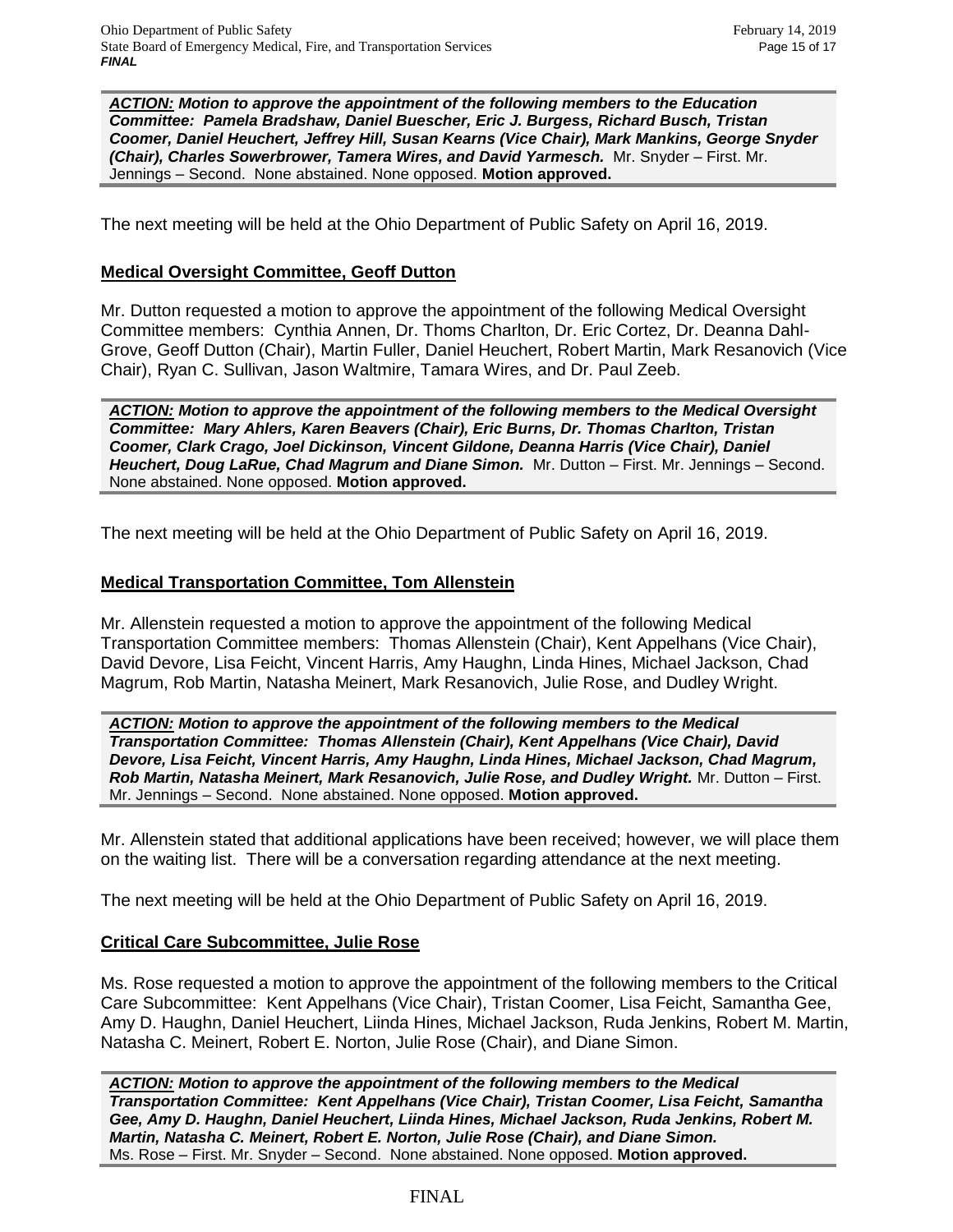Ms. Rose stated that there were additional applications received and they will be placed on the waiting list. This committee will also have a conversation regarding attendance.

The next meeting will be held at the Ohio Department of Public Safety on April 16, 2019.

#### **EMS Star of Life Awards, Dr. Tallman**

Dr. Tallman was not in attendance; therefore, Director House reported that the Ohio EMS Star of Life Award nominations are due on February 22, 2019. Director House requested that the EMFTS Board members communicate this information to their agencies and stakeholders. The awards ceremony will be held on May 22, 2019 at the Ohio Department of Transportation auditorium.

Mr. Wright requested a motion to approve the EMFTS Board meeting on May 22, 2019.

*ACTION: Motion to approve the EMFTS Board meeting on May 22, 2019 at 10:00 am.* Mr. Dutton – First. Ms. Harris – Second. None abstained. None opposed. **Motion approved.**

Ms. Harris requested that a photo of the EMFTS Board member be taken before the May 22, 2019 meeting.

Ms. Harris requested that a new award be added next year to the Ohio EMS Star of Life Awards for Mobile Integrated Healthcare Provider of the Year.

#### **Human Resources Ad-hoc Committee**

These members are volunteers from each of the EMFTS Board Committees.

Kent Appelhans, Vice Chair, (Critical Care), Eric Burns (Rural EMS), Dr. Charlton (Medical Oversight), Deanna Harris (EMS System Development), Mark Resanovich, Chair (Homeland Security and Medical Transportation), Chuck Sowerbrower (Education), and Rachel Valazquez (Tr auma).

*ACTION: Motion to approve the following members to the Human Resources Ad Hoc Committee: Kent Appelhans, Eric Burns, Dr. Charlton, Deanna Harris, Mark Resanovich, Chuck Sowerbrower, and Rachel Valazquez.* Mr. Wright – First. Ms. Beavers – Second. None abstained. None opposed. **Motion approved.**

#### **Scope of Practice Ad-hoc Committee**

Mr. Wright inquired if any Board members would like to volunteer for this committee. The members will coordinate the meeting day and time.

The following Board members volunteered were Kent Appelhans, Karen Beavers, Dr. Hamilton Schwartz, Kevin Uhl, Chair, and Dudley Wright.

*ACTION: Motion to approve the following members to the Scope of Practice Ad Hoc Committee: Kent Appelhans, Karen Beavers, Dr. Hamilton Schwartz, Kevin Uhl and Dudley Wright.*  Mr. Wright – First. Mr. Jennings – Second. None abstained. None opposed. **Motion approved.**